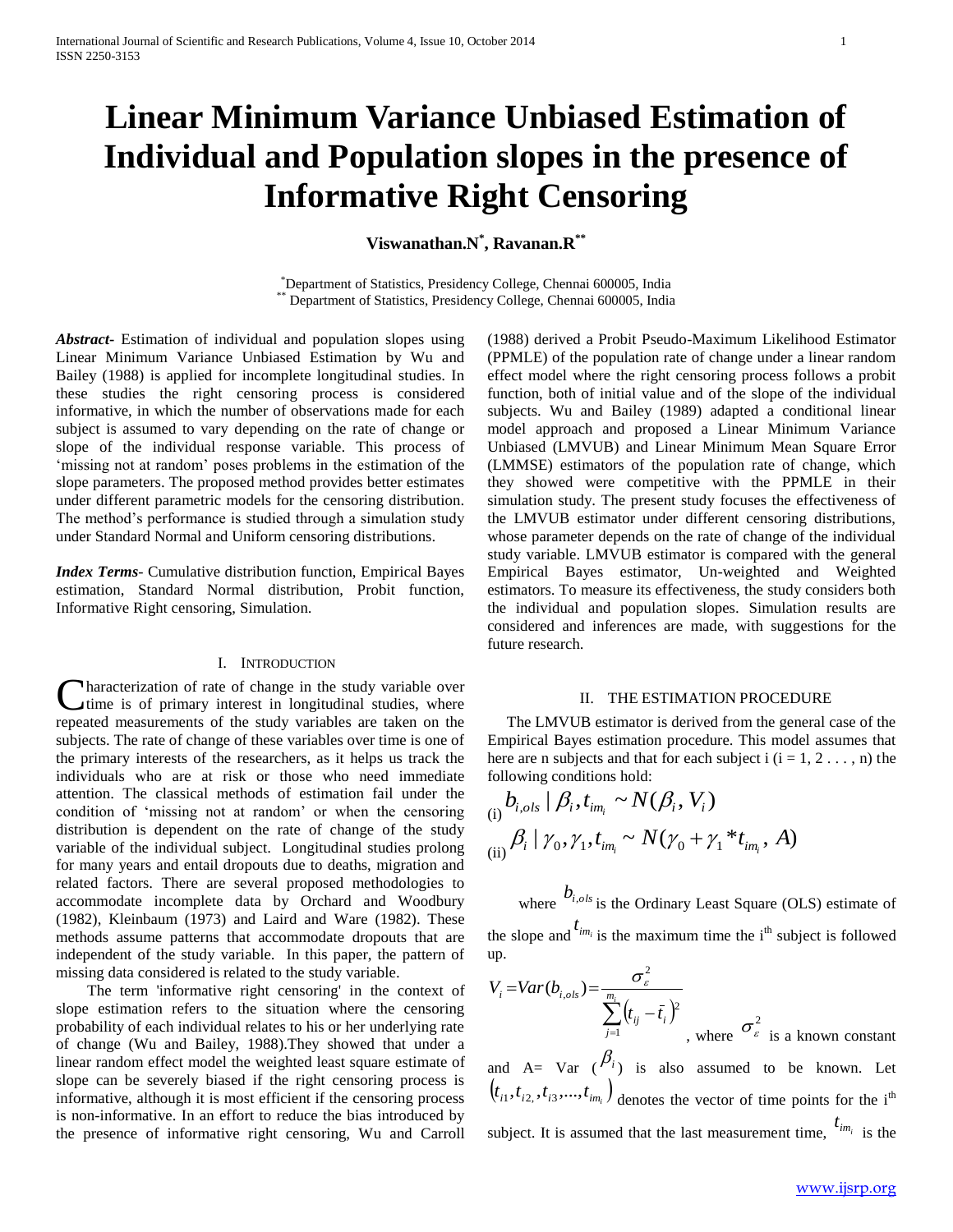censoring time. The marginal distribution of  $b_{i,ols}$  is given  $b_{\rm y} b_{i,ols} | \gamma_{\rm 0}, \gamma_{\rm 1}, t_{i m_i} \sim N(\gamma_{\rm 0} + \gamma_{\rm 1} t_{i m_i}, A + V_i)$ where  $\gamma_0$  and  $\gamma_1$  are the parameters of the censoring distribution. The posterior distribution of  $\beta_i$  given  $b_{i,ols}$  is

$$
\beta_i | b_{i,ols}, \gamma_0, \gamma_1, t_{im_i} \sim N(\beta_i^*, V_i(1 - B_i))
$$
\nwhere 
$$
\beta_i^* = (1 - B_i) b_{i,ols} + B_i (\gamma_0 + \gamma_1 t_{im_i})
$$
, with 
$$
\gamma_0
$$
\n
$$
\gamma_0
$$

Let  $\overline{\phantom{a}}$  $\setminus$  $=$ γ

 $\overline{\phantom{a}}$  $\bigg)$ 

1 0 γ γ

$$
X' = \begin{pmatrix} 1 & 1 & 1 & \cdots & 1 \\ t_{1m_1} & t_{2m_2} & t_{3m_3} & \cdots & t_{1m_n} \end{pmatrix}
$$
 and

 Here the second row represents the individual censoring time of the subjects.

$$
Let D = \begin{pmatrix}\n\frac{1}{V_1 + A} & 0 & 0 & \dots & 0 \\
0 & \frac{1}{V_2 + A} & 0 & \dots & 0 \\
\vdots & \vdots & \vdots & \ddots & \vdots \\
\vdots & \vdots & \vdots & \ddots & \vdots \\
0 & 0 & 0 & \dots & \frac{1}{V_n + A}\n\end{pmatrix}
$$
\nand  $B = \begin{pmatrix}\nB_1 & 0 & 0 & \dots & 0 \\
0 & B_2 & 0 & \dots & 0 \\
\vdots & \vdots & \vdots & \ddots & \vdots \\
0 & 0 & B_3 & \dots & 0 \\
\vdots & \vdots & \vdots & \vdots & \ddots & \vdots \\
0 & 0 & 0 & \dots & B_n\n\end{pmatrix}$ 

The parameter  $\gamma$  is estimated using the Weighted Least Square (WLS) method and is given by

 $\hat{\gamma} = (X'DX)^{-1}X'DB$ 

 The Empirical Bayes estimate for the individual slope is given by

 $\hat{\beta}_{i,eb} = (1-B_i) b_{i,ols} + B_i (\hat{y}_0 + \hat{y}_1 t_{im_i})$ ; i =1, 2, 3, ..., n. Its matrix representation is given by

$$
\hat{\beta}_{eb} = (1 - B) b_{ols} + B X (X'DX)^{-1} X'DB
$$

The corresponding estimator of the population slope is

$$
\hat{\beta}_{pop,eb} = \frac{1}{n} \sum_{i=1}^{n} \hat{\beta}_{i,eb}
$$

give

 $B_i = 1$  results in the LMVUB estimation.

The assumption of a conditional linear model is given by  
\n
$$
b_{i,ols} | t_{im_i} = \tau_0 + \tau_1 t_{im_i} + \varepsilon_{t_{im_i}}
$$
\nwith\n
$$
E(\varepsilon_{t_{im_i}}) = 0
$$
\n
$$
Var(\varepsilon_{t_{im_i}}) = \sigma_{t_{im_i}}^2
$$
\nwith

Then, 
$$
LMVUB(\beta) = \hat{\tau}_0 + \hat{\tau}_1 E(t_{im_i})
$$

.

If  $\hat{B}_i = 0$ , it reduces to the Unweighted estimator and its

population slope is given by  $=\frac{1}{n}\sum_{i=1}^{n}$ *i*  $b_{uvvt} = \frac{1}{n} \sum b_{i,ols}$  $\sum_{i=1}^{\infty} V_i$  $\hat{\beta}_{uvt} = \frac{1}{\sqrt{2\pi}}$ . The weighted individual slope estimator is  $\hat{\beta}_{i, wt} = (1 - B_i) b_{i,ols} + B_i \hat{\beta}_{wt}$  with the corresponding population slope estimator *n*

$$
\hat{\beta}_{wt} = \frac{\sum_{i=1}^{n} (1 - B_i) b_{i,ols}}{\sum_{i=1}^{n} (1 - B_i)}
$$

#### III. SIMULATION STUDY

 The simulation study is carried out to compare the performance of the four estimators: Empirical Bayes, LMVUB, Weighted and Unweighted Estimators. The study compares both individual and population slopes. Simulations are carried out for a setting similar to that already proposed and discussed in the literature by Wu and Baily (1988). R software is used to perform the simulation process. Parameters used in the simulation are similar to those of Wu and Baily, who obtained the estimates from a feasibility study for an anti-photolytic replacement therapy trial conducted by the Workshop on the Natural History of Piz Emphysema. The study variable in this trial is rate of decline in the FFV measurements. We generated 1000 data set, each containing 100 observations, according to the following specifications:

Measurement error standard deviation  $\sigma_{\epsilon=155}$ ; slope standard deviation  $\sigma_{\beta} = 91$ ; the expected slope  $\beta = -90$ . It is assumed that the study duration extends to 3 years with 4 measurements for each year. Further it is assumed that right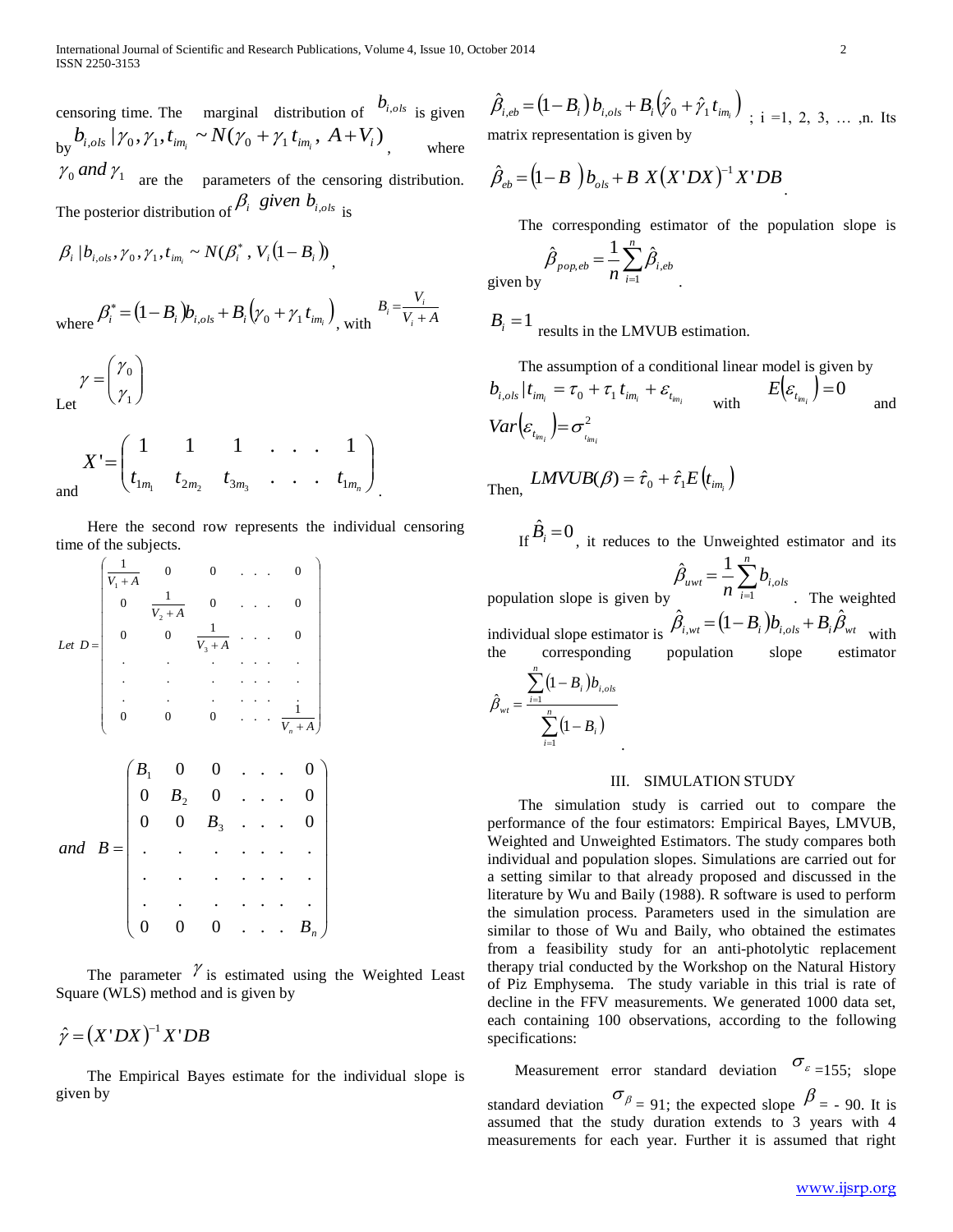censoring occurs only at the middle of each year, after the second measurement. The probability of right censoring or censoring distribution during a specified time interval  $(0, t_j)$ , given the slope  $\beta_i$  to be  $\Phi(\eta_{0j} + \eta_1 \beta_i)$ , where  $\Phi()_{is}$  the cumulative probability distribution function of  $N(0, 1)$ . The censoring parameter for different time intervals are denoted by  $\eta_{0j}$ , j =1, 2, 3. The simulations are carried out under 3 different conditions:

(1)  $\eta_1 = 0.00$ ,  $\eta_0 = -1.41$ ,  $\eta_0 = -0.71$  and  $\eta_0 = -0.25$ ; (2)  $\eta_{1} = -0.0113, \eta_{01} = -3.04,$  $\eta_{02} = -2.04$  and  $\eta_{03} = -$ 1.38; and (3)

$$
\eta_1 = -0.0138, \eta_{01} = -3.26, \eta_{02} = -
$$

2.26 and  $\eta_{03} = -1.60$ ; in the above scenario, the first set of parameters correspond to non-informative right censoring and the second and third conditions correspond to Informative right censoring. The simulation process is carried out with the following sequence.

(1) 
$$
\beta_i
$$
 ~ Normal (-90, 91<sup>2</sup>);  
\n(2)  $\Pr T(< t_{ij} | \beta_i) = \Phi(\eta_{0j} + \eta_1 \beta_i)$  and

$$
_{(3)} b_{i,ols} | \beta_i, t_{1m_i} \sim \text{Normal}(\beta_i, V_i)_{\text{, where}}
$$

$$
V_i = Var(b_{i,ols}) = \frac{155^2}{\sum_{j=1}^{m_i} (t_{ij} - \bar{t}_i)^2}
$$

 The criteria used to evaluate the performance are bias and two types of Mean Square Error MSE (a) and MSE (b) defined respectively as:

$$
\frac{1}{R} \sum_{r=1}^{R} \left( \hat{\beta}_r - \beta \right)
$$
  
\nBias (a) = 
$$
\frac{1}{R} \sum_{r=1}^{R} \left( \hat{\beta}_r - \beta \right)^2
$$
  
\nMSE (a) = 
$$
\frac{1}{R} \sum_{r=1}^{R} \sum_{i=1}^{n} \left( \hat{\beta}_{ir} - \beta_{ir} \right)^2
$$
,  
\nMSE (b) = 
$$
\frac{1}{R} \sum_{r=1}^{R} \sum_{i=1}^{n} \left( \hat{\beta}_{ir} - \beta_{ir} \right)^2
$$
,

 where R is the total number of replications, and n is the number of observations in each data set. MSE (a) measures the closeness of the estimator to the population slope and MSE (b) measures the closeness of the estimator to the individual slopes.

### **3.1 Random Generation of Censoring Distribution:**

The censoring distribution, corresponding to the random

variable 
$$
m_i
$$
 is generated  
assumption  $\Pr(T < t_{ij} | \beta_i) = \Phi(\eta_{0j} + \eta_1 \beta_i)$  Thus, the

censoring distribution for each subject varies as  $\beta_i$  varies from subject to subject. As  $\Phi$  denote the cumulative distribution function of standard normal variate, the following procedure is

used to generate  $m_i$  values.

- i. Four observations are made in three years amounting to maximum  $\binom{m_i}{ }=12$
- ii. Also it is assumed that right censoring occurs only at the middle of each year after the second measurement. This implies  $m_i$  takes values 2, 6, 10, 12.

iii. For each of the three years the normal cumulative

probabilities with varying  $\eta_{0j}$ 

 $j=1, 2, 3$  are calculated.

iv. The probability for  $m_i = 2$  is taken as the cumulative probability calculated for j=1. The probability for *mi*

$$
m_i = 12
$$
 is taken as the difference between unity and the cumulative probability calculated for  $j = 3$ . The

probability for  $m_i$  = 6 is taken as the difference between the cumulative probabilities for  $j = 2$  and  $j = 1$ . The

probability for  $m_i$ <sub> $=10$ </sub> is taken as the difference between the cumulative probabilities for  $j=3$  and  $j=2$ .

v. In case of Uniform cumulative distribution function the upper and lower limits of the distribution are fixed by

Lower limit = Minimum ( $\beta_{i\,}$ \* $\eta_{1+}$  Minimum ( $\eta_{01}$ ,  $\eta_{02}$ ,  $\eta_{03}$ ) Upper limit = Maximum ( $\beta_{i}$ )\*  $\eta_{1+}$  Maximum ( $\eta_{01}$ ,  $\eta_{02}$ ,  $\eta_{03}$ )

 The above procedure represents one of the ways of implementing  $\mathbb{R}^2$ 

$$
\Pr(T < t_{ij} \mid \beta_i) = \Phi(\eta_{0j} + \eta_1 \beta_i)
$$

to generate random values for  $m_i$ .

 Simulation results corresponding to standard normal censoring distribution are provided in Table 3.1. This summarizes results regarding bias and mean square error. The result reveals, irrespective of Informative or Non- Informative right censoring process, the LMVUB performs better compared to the other three estimators. By observing the MSE corresponding to population and individual slopes, the LMVUB estimator has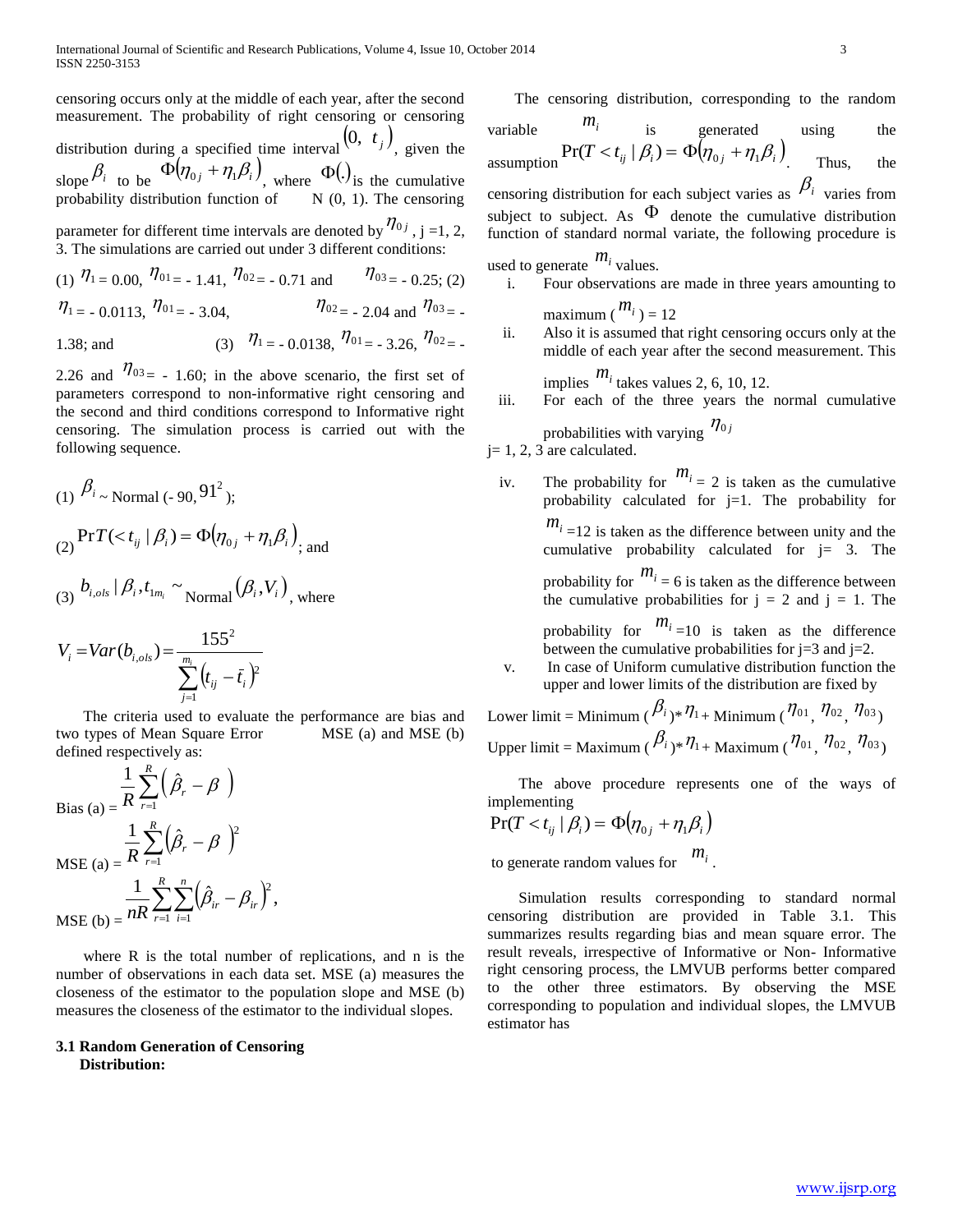| Estimator              | <b>Bias</b> | MSE(a)   | $MSE(b)*10^{-3}$ |
|------------------------|-------------|----------|------------------|
| $\eta_{1}$ = 0.0000    |             |          |                  |
| Unweighted             | $-0.713$    | 1726.493 | 143.784          |
| Weighted               | $-0.822$    | 1001.403 | 90.243           |
| <b>Empirical Bayes</b> | $-0.723$    | 1381.582 | 93.525           |
| <b>LMVUB</b>           | $-1.077$    | 196.721  | 20.665           |
| $\eta_{1} = -0.0113$   |             |          |                  |
| Unweighted             | 0.143       | 450.750  | 62.763           |
| Weighted               | $-0.151$    | 329.512  | 50.330           |
| <b>Empirical Bayes</b> | $-0.001$    | 366.759  | 51.184           |
| <b>LMVUB</b>           | $-1.678$    | 209.013  | 21.747           |
| $\eta_{1} = -0.0138$   |             |          |                  |
| Unweighted             | $-3.051$    | 2426.362 | 208.347          |
| Weighted               | $-2.226$    | 1352.662 | 122.453          |
| <b>Empirical Bayes</b> | $-2.655$    | 1875.357 | 126.923          |
| <b>LMVUB</b>           | $-0.981$    | 199.412  | 25.403           |

**Table 3.1. Comparisons of bias and mean square error: Unweighted, Weighted, Empirical Bayes and LMVUB for Standard Normal distribution**

the minimum MSE, followed by Weighted, Empirical Bayes and Unweighted estimators in that order. This trend is similar in both the population and individual slopes. Also to be noted is the magnitude of reduction in the MSE values. In case of Noninformative right censoring the MSE corresponding to the second best weighted estimator for population slope is nearly five times as that of the LMVUB estimator. In case of the individual slopes the MSE of Weighted estimator is 4.4 times as that of the LMVUB estimator.

In the presence of informative right censoring with  $\eta_1 =$ . 0.0113, the LMVUB performs better compared to the other three estimators. The MSE has a similar pattern in this case, but with a reduced margin of the multiplicative factors. Considering the population slope the MSE of the second best weighted estimator is nearly 1.6 times as that of the corresponding LMVUB estimator. For the individual slopes the MSE of the weighted estimator is nearly 2.3 times as that of the corresponding LMVUB estimator.

With the scenario of informative right censoring with  $\eta_1 =$ - 0.0138, the MSE of the population slope for the second best weighted estimator is nearly 6.8 times as that of the corresponding LMVUB estimator. For the corresponding individual slopes the MSE of the weighted estimator is nearly 4.8 times as that of the corresponding LMVUB estimator.

 Comparing the bias in all the three scenarios, it is seen that the Empirical Bayes estimator performs better than LMVUB estimator in cases with  $\eta_1 = 0$  and  $\eta_1 = 0.0113$ . In case of  $\eta_1 =$  0.0138, the bias of the LMVUB estimator is the minimum. In most of the estimators, it is seen that 'over estimation' of the parameters takes place.

 Simulation results corresponding to the Uniform censoring distribution are provided in Table 3.2. In this case again, the dominance of LMVUB estimator can be seen in all but the case

for population slope with  $\eta_1 = 0$ . By observing the MSE corresponding to population and individual slopes, the LMVUB estimator has the minimum, followed by Weighted, Empirical Bayes and Unweighted estimators in that order. This trend is similar in both the population slope and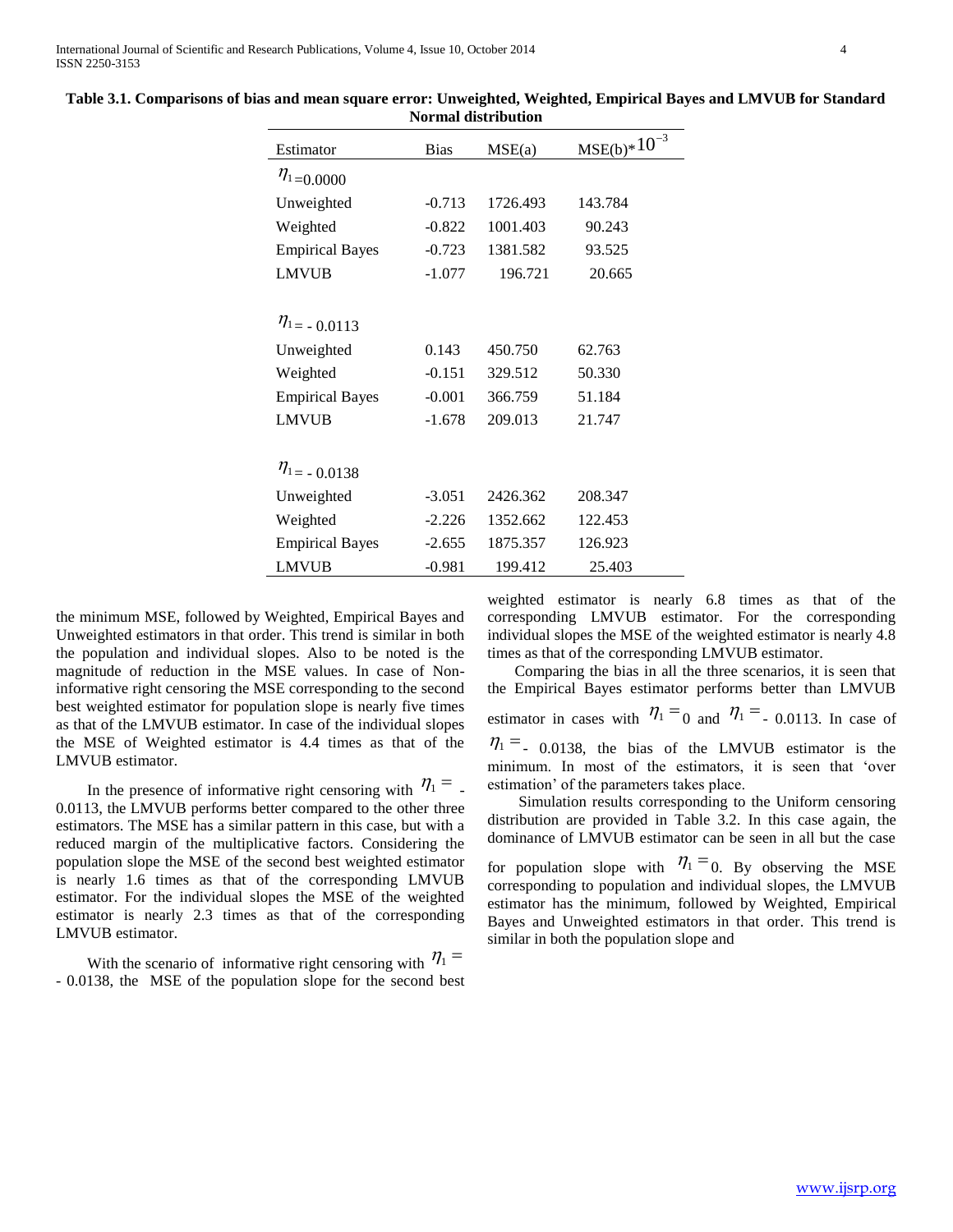International Journal of Scientific and Research Publications, Volume 4, Issue 10, October 2014 5 ISSN 2250-3153

| Estimator              | <b>Bias</b> | MSE(a)    | $MSE(b)*10^{-3}$ |
|------------------------|-------------|-----------|------------------|
| $\eta_1 = 0.0000$      |             |           |                  |
| Unweighted             | $-1.664$    | 2299.828  | 323.741          |
| Weighted               | $-1.502$    | 1742.747  | 218.174          |
| <b>Empirical Bayes</b> | $-1.664$    | 2299.828  | 219.751          |
| <b>LMVUB</b>           | $-1.664$    | 2299.828  | 37.186           |
|                        |             |           |                  |
| $\eta_1 = 0.0113$      |             |           |                  |
| Unweighted             | 1.577       | 42774.760 | 3719.962         |
| Weighted               | 2.331       | 25818.270 | 1827.279         |
| <b>Empirical Bayes</b> | 1.803       | 36202.530 | 1860.097         |
| <b>LMVUB</b>           | 3.215       | 1330.802  | 27.432           |
|                        |             |           |                  |
|                        |             |           |                  |
| $\eta_1 = 0.0138$      |             |           |                  |
| Unweighted             | 22.441      | 62192.720 | 5227.073         |
| Weighted               | 18.884      | 39459.710 | 2548.442         |
| <b>Empirical Bayes</b> | 21.340      | 55627.260 | 2592.110         |
| <b>LMVUB</b>           | 4.249       | 2499.359  | 20.384           |

## **Table 3.2. Comparisons of bias and mean square error: Unweighted, Weighted, Empirical Bayes and LMVUB for Uniform (0, 1) distribution**

as well in the individual slopes. Also, this pattern is similar to that of the one seen using the Standard Normal cumulative distribution.

 In case of Non-informative right censoring with the population slope, the weighted estimator has the least MSE. The other three has marginally higher values. In case of the individual slopes the MSE of Weighted estimator is 5.9 times as that of the LMVUB estimator that has the minimum MSE.

In the presence of informative right censoring with  $\eta_1 =$ . 0.0113, the LMVUB performs better compared to the other three estimators. Considering the population slope the MSE of the second best weighted estimator for the population slope is nearly 19.4 times as that of the corresponding LMVUB estimator. For the individual slopes, the MSE of the second best weighted estimator is nearly 66.6 times as that of the corresponding LMVUB estimator.

The scenario of informative right censoring with  $\eta_1 =$ . 0.0138, the MSE of the population slope for the second best weighted estimator is nearly 15.8 times as that of the corresponding LMVUB estimator. For the corresponding individual slopes the MSE of the weighted estimator is nearly 125 times as that of the corresponding LMVUB estimator.

 Comparing the bias in all the three scenarios, it is seen that the Weighted estimator performs better in the non-informative situation, Unweighted estimator performing better in case of informative right censoring with  $\eta_1 = 0.0113$  and the LMVUB performing better in the case of  $\eta_1 = 0.0138$ . In the case of the Uniform censoring distribution for most of the estimators 'over estimation' of the parameter values takes place.

## IV. DISCUSSION

 Comparison with respect to the MSE under simulation study reveals the better performance of LMVUB estimator as an alternative to that of the Unweighted, Weighted and Empirical Bayes estimators in both the informative and Non-informative Right censoring scenarios. LMVUB estimator performs better in estimating both individual and population slopes. This advantage of LMVUB may be the result of the conditional linear modelling of the observed slopes with the censoring time that provides a better judgement of the rate of change in the response variable. As Little (1988) pointed out in the context of conditional linear models, the main idea of the Empirical Bayes estimator adapted here is to shrink not towards a common mean but towards a regression line where the mean is a linear function of the censoring time.

 The comparison with respect to the Standard Normal cumulative and Uniform distributions indicates the effectiveness of LMVUB in the changing pattern of the dropouts. In case of the Uniform distribution the dropouts are spread in a more even manner compared to that of the Normal distribution that has a monotonic dropout pattern. LMVUB is capable of accommodating both the patterns and has minimum MSE in both